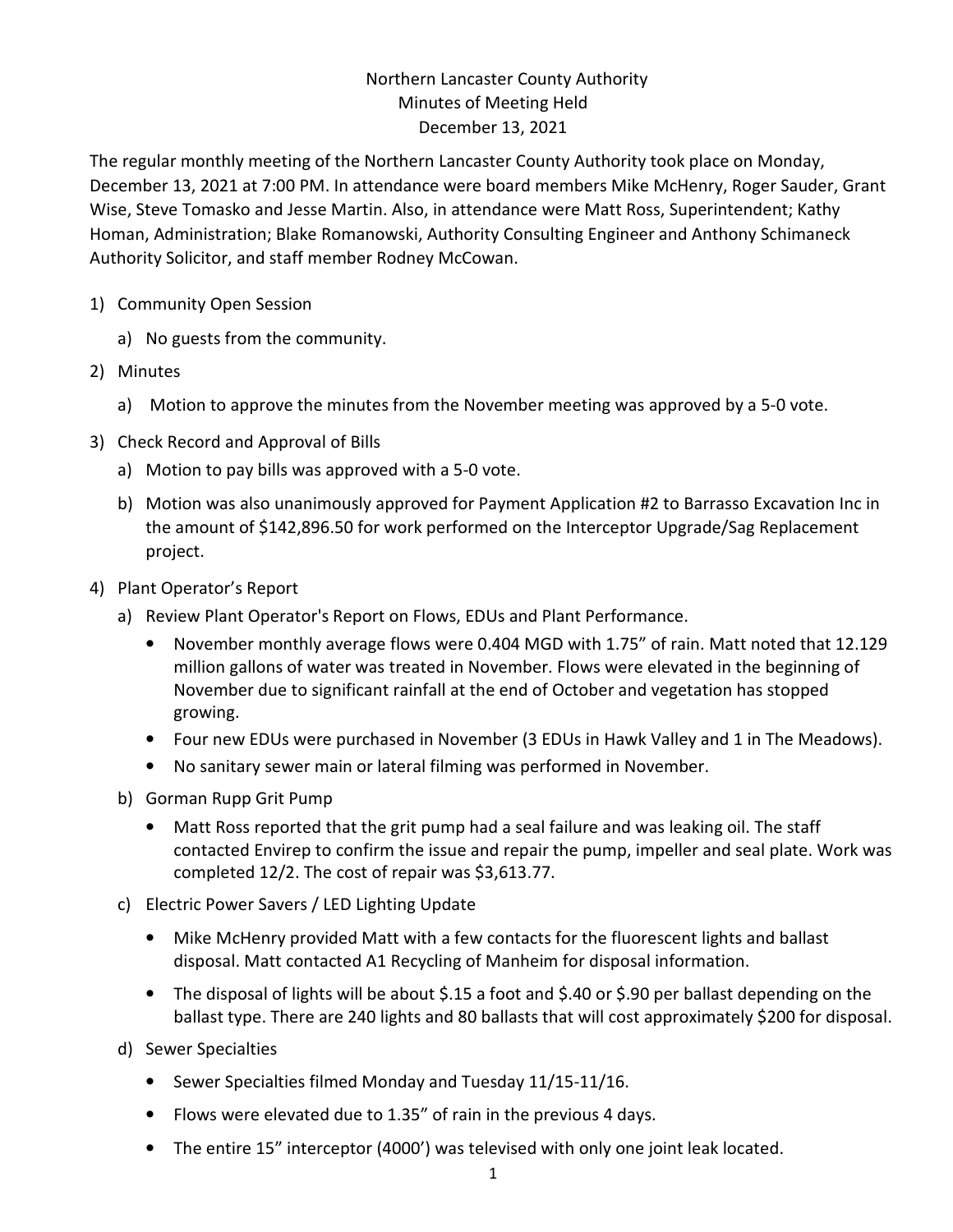- Sewer Specialties will mail the complete video footage of the 15" interceptor on a flash drive after they receive payment from the Authority.
- There was a lengthy discussion regarding sewer mains and I/I concerns.
- e) Lawn Mower Trailer
	- The Authority sold the '92 Ford truck and Matt was instructed to replace it with a small utility trailer. The Ford truck was used to haul the riding lawn mower to the package plants as well as other various landscaping jobs.
	- A new utility trailer was purchased from MGS on 12/7/21 for \$2,200.
- 5) Administrative Report
	- a) Delinquent Account List
		- Delinquent accounts report was emailed to the Board for review.
	- b) Monthly/Quarterly QuickBooks Reports
		- Current QuickBooks Board reports were emailed for review.
	- c) First Citizens Bank Proposal
		- First Citizens Community Bank prepared a proposal to move remaining bank accounts from JBT to FCCB. JBT provided a higher interest rate and will keep those interest-bearing accounts.
	- d) Capital Blue Insurance Renewal
		- Insurance renewal information was emailed to the Board.
		- Kathy prepared a summary of the different plans and it was determined that the current plan is the most cost effective for the Authority.
- 6) Engineer's Items
	- a) Payment Request #2 from Barrasso Excavation
		- Blake received Payment Request #2 from Barrasso Excavation. The Board unanimously agreed to make this payment as previously stated.
		- Blake indicated that the interceptor upgrade was completed. The final walkthrough and punch list is scheduled for Tuesday, December 14. Some restoration was done in late November and the contractor will come back in the Spring to overseed the area.
		- There was discussion on the 5% retainage amount since the restoration won't be completed until the Spring. Blake will get an estimate on the price to reseed and deduct that amount from the retainage to be paid to Barrasso.
		- Motion was made to reduce the retainage to EE Inc's determination of re-seeding and final work with a unanimous vote.
	- b) Hawk Valley Phase II
		- Hawk Valley Phase II developer signed and sealed the easement agreements. These were sent to Tony's office to be recorded.
		- The developer's agreement was received by Tony this morning. The Developer agrees to purchase 35 of the 88 EDUs at time of execution in the amount of \$224,000. Three years from date of execution the Developer must purchase 18 of the remaining 53 EDUs at the then